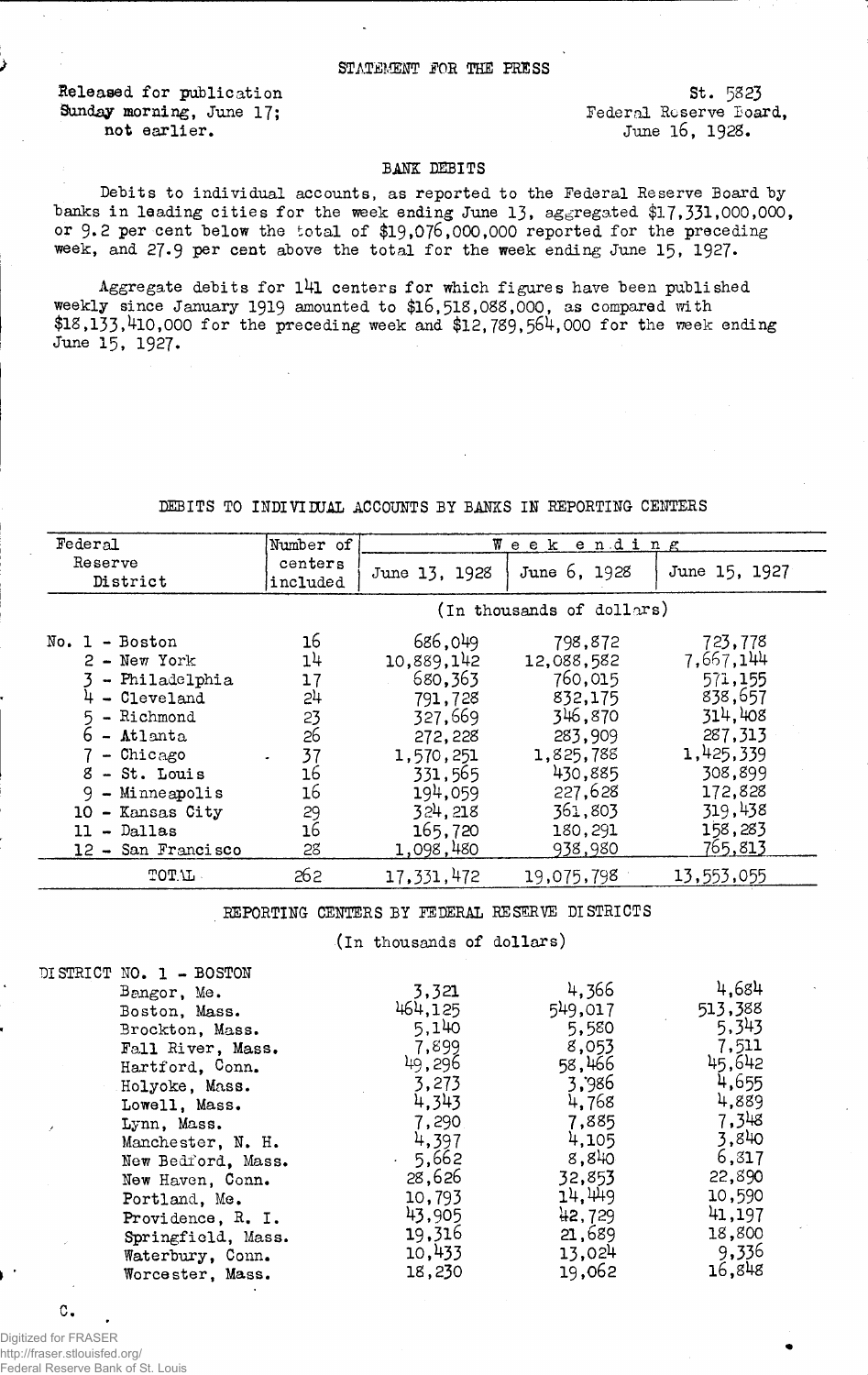DEBITS TO INDIVIDUAL ACCOUNTS-BY BANKS IN REPORTING CENTERS St. 5823a

|                                   | June 13, 1928    | June $6$ , 1928           | June 15, 1927     |  |  |
|-----------------------------------|------------------|---------------------------|-------------------|--|--|
|                                   |                  | (In thousands of dollars) |                   |  |  |
| DISTRICT NO. 2 - NEW YORK         |                  |                           |                   |  |  |
| Albany, N.Y.                      |                  |                           |                   |  |  |
| Binghamton, N.Y.                  | 43,906           | 48,698                    | 29,732            |  |  |
| Buffalo, N.Y.                     | 5,609            | 6,135                     | 5,166             |  |  |
| Elmira, N.Y.                      | 95,037           | 95,809                    | 88,978            |  |  |
|                                   | 4,699            | 5,561                     | 4,891             |  |  |
| Jamestown, N.Y.                   | 4,603            | 5,599                     | 5,216             |  |  |
| Montclair, N. J.<br>Newark, N. J. | 7,596            | 9,597                     | 6,470             |  |  |
|                                   | 102,820          | 154,212                   | 89,229            |  |  |
| New York, N.Y.                    | 10,460,200       | 11,560,069                | 7,300,225         |  |  |
| Northern New Jersey Clearing      |                  |                           |                   |  |  |
| House Association                 | 60,884           | 81,998                    | 52,816            |  |  |
| Passaic, N. J.                    | 12,438           | 14,465                    | 11,058            |  |  |
| Poughkeepsie, N.Y.                | 3,887            | 4,519                     | 3,991             |  |  |
| Rochester, N. Y.                  | 58,925           | 67,202                    | 46,259            |  |  |
| Stamford, Conn.                   | 3,671            | 5,341                     | 3,873             |  |  |
| Syracuse, N.Y.                    | 24,867           | 29,377                    | 19,240            |  |  |
| DISTRICT NO. 3 - PHILADELPHIA     |                  |                           |                   |  |  |
| Allentown, Pa.                    | 9,273            | 10,326                    | 8,534             |  |  |
| Altoona, Pa.                      | 3,875            | 4,761                     | 3,210             |  |  |
| Camden, N. J.                     | 15,079           | 16,925                    | 17,151            |  |  |
| Chester, Pa.                      | 5,925            | 6,327                     | 5,289             |  |  |
| Harrisburg, Pa.                   | 9,839            | 9,707                     | 8,499             |  |  |
| Hazleton, Pa.                     | 3,620            | 3,834                     | 3,433             |  |  |
| Johnstown, Pa.                    | 5,738            | 6,471                     | 5,256             |  |  |
| Lancaster, Pa.                    | 7,337            | 7,953                     | 6,419             |  |  |
| Lebanon, Pa.                      | 1,772            | 2,174                     | 2,150             |  |  |
| Norristown, Pa.                   | 3,694            | 4,045                     |                   |  |  |
| Philadelphia, Pa.                 | 532,294          | 599,814                   | 432,995           |  |  |
| Reading, Pa.                      | 10,277           | 11,943                    | 10,818            |  |  |
| Scranton, Pa.                     | 20,700           | 18,700                    | 17,400            |  |  |
| Trenton, N. J.                    | 18,015           | 21,595                    |                   |  |  |
| Wilkes-Barre, Pa.                 | 12,400           | 11,700                    | 15,873<br>12,600  |  |  |
| Williamsport, Pa.                 | 5,122            | 5,207                     |                   |  |  |
| Wilmington, Del.                  | 13,163           | 15,005                    | 4,286             |  |  |
| York, Pa.                         | 5,934            | 7,573                     | 11,350            |  |  |
| DISTRICT NO. 4 - CLEVELAND        |                  |                           | 5,892             |  |  |
| Akron, Ohio                       | 24,890           | 25,632                    |                   |  |  |
| Butler, Pa.                       | 3,009            | 3,191                     | 23,967            |  |  |
| Canton, Ohio                      | 11,994           | 13,144                    | 2,809             |  |  |
| Cincinnati, Ohio                  | 108,469          | 113,775                   | 10,827            |  |  |
| Cleveland, Ohio                   | 188,107          | 200,375                   | 96,083<br>203,669 |  |  |
| Columbus, Ohio                    | 40,696           | 48,294                    |                   |  |  |
| Connellsville, Pa.                | 1,067            | 1,223                     | 38,179            |  |  |
| Dayton, Ohio                      | 22,468           | 22,785                    | 1,347             |  |  |
| Eric, Pa.                         | 8,636            |                           | 21,890            |  |  |
| Greensburg, Pa.                   | 4,853            | 9,856                     | 8,384             |  |  |
| Homestead, Pa.                    | 1,227            | 5,531                     | 5,123             |  |  |
| Lexington, Ky.                    | 5,214            | 1,271                     | 1,032             |  |  |
| Lima, Ohio                        | 3,251            | 5,713                     | 4,774             |  |  |
| Lorain, Ohio                      | 1,549            | 3,689                     | 3,243             |  |  |
| Middletown, Ohio                  | 2,757            | 1,398                     | 1,645             |  |  |
| Oil City, Pa.                     | 4,711            | 3,368                     | 2,541             |  |  |
| Pittsburgh, Pa.                   | 243,321          | 4,711                     | 4,261             |  |  |
| Springfield, Ohio                 | 5,411            | 256,742                   | 305,736           |  |  |
| Steubenville, Ohio                | 3,118            | 5,984                     | 5,885             |  |  |
| Toledo, Ohio                      | 66,207           | 3,216                     | 3,808             |  |  |
| Warren, Ohio                      | 3,719            | 66,040                    | 57,238            |  |  |
| Wheeling, W. Va.                  |                  | 3,080                     | 3,679             |  |  |
| Youngstown, Ohio                  | 14,903<br>18,658 | 12,025                    | 10,738            |  |  |
| Zanesville, Ohio                  |                  | 17,835                    | 18,541            |  |  |
|                                   | 3,493            | 3,297                     | 3,258             |  |  |

C. Digitized for FRASER

 $\frac{1}{2}$ 

Ì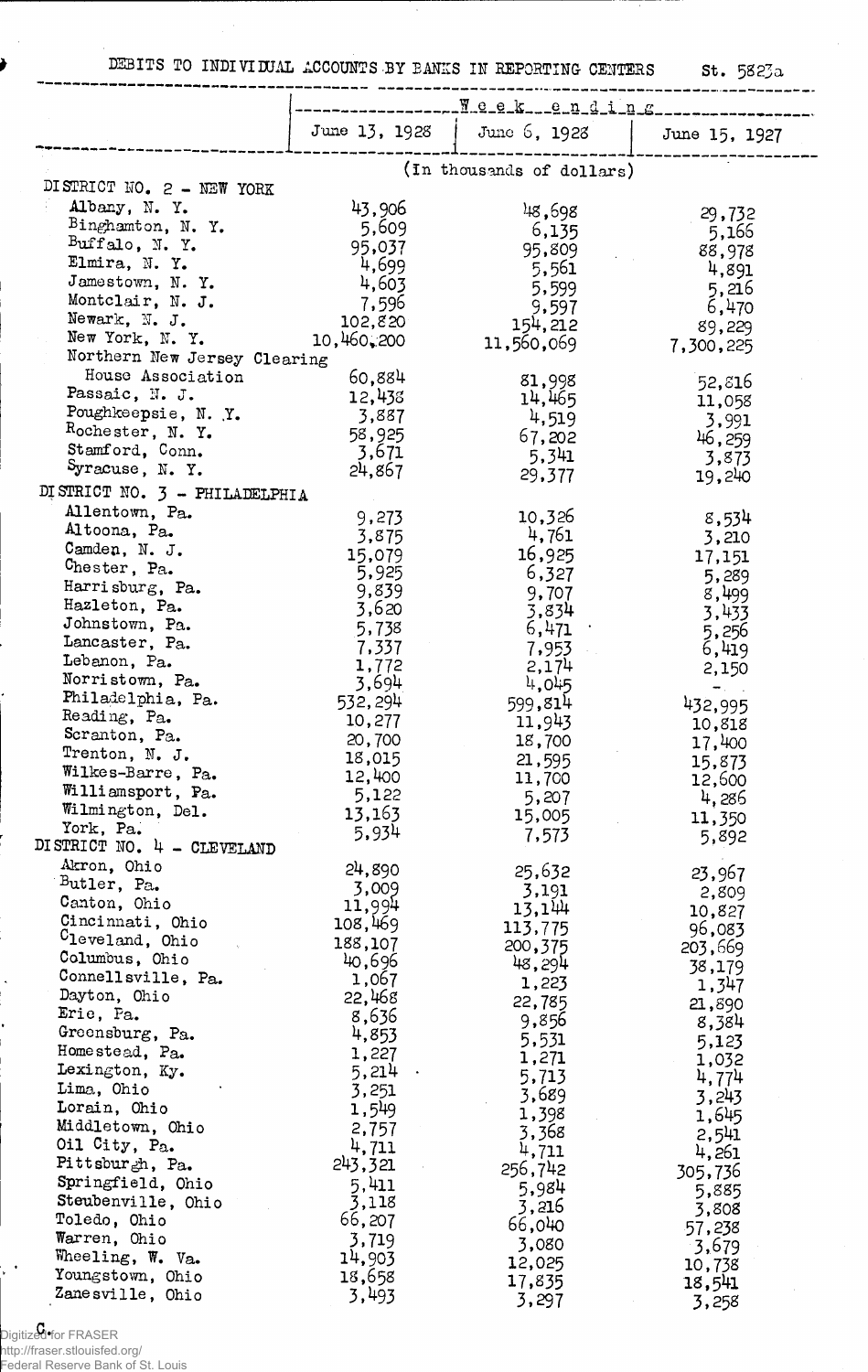|                               |         | $1 - 7 - 7 - 9 - 8 - 8 - 9 - 0 - 1 - 7 - 6 - 1$ |        |
|-------------------------------|---------|-------------------------------------------------|--------|
|                               |         | June 13, 1928   June 6, 1928   June 15, 1927    |        |
|                               |         | (In thousands of dollars)                       |        |
| DISTRICT NO. 5 - RICHMOND     |         |                                                 |        |
| Asheville, N. C.              | 6,717   | 10,865                                          | 8,697  |
| Baltimore, Md.                | 115,062 | 108,439                                         | 95,938 |
| Charleston, S. C.             | 6,986   | 7,386                                           | 6,994  |
| $Charleston$ , W. Va.         | 10,895  | 9,746                                           | 9,737  |
| C <sub>harl</sub> otte, N. C. | 12,395  | 12,479                                          | 12,086 |
| Columbia, S. C.               | 5,585   | 5,139                                           | 4,474  |
| Cumberland, Md.               | 2,384   | 2,348                                           | 2,415  |
| Danville, Va.                 | 2,064   | 2,513                                           | 2,038  |
| $v_{\text{urham}}$ , N. C.    | 6,705   | 5,990                                           | 5,853  |
| Greensboro, N. C.             | 6,313   | 6,382                                           | 5,962  |
| Greenville, S. C.             | 4,577   | 4,881                                           | 5,129  |
| Hagerstown, Md.               | 2,575   | 2,725                                           | 2,290  |
| Huntington, W. Va.            |         | 5,423                                           | 6,324  |
| Lynchourg, Va.                | 4,685   |                                                 |        |
| Newport News, Va.             | 3,968   | 6,160                                           | 3,930  |
|                               | 2,504   | 3,181                                           | 2,127  |
| Norfolk, Va.                  | 15,332  | 16,272                                          | 17,643 |
| Raleigh, N. C.                | 5,354   | 5,667                                           | 9,980  |
| Richmond, Va.                 | 28,144  | 33,947                                          | 31,129 |
| Roanoke, Va.                  | 6,828   | 8,134                                           | 6,500  |
| Spartanburg, S. C.            | 3,279   | 4,597                                           | 3,259  |
| Washington, D. C.             | 61,700  | 69,983                                          | 57,411 |
| Wilmington, N. C.             | 3,622   | 4,353                                           | 3,923  |
| Winston-Salem, N. C.          | 9,495   | 10,260                                          | 10,569 |
| DISTRICT NO. 6 - ATLANTA      |         |                                                 |        |
| Albany, Ga.                   | 890     | 835                                             | 725    |
| Atlanta, Ga.                  | 34,397  | 31,804                                          | 34,985 |
| Augusta, Ga.                  | 5,357   | 5,779                                           | 6,047  |
| Birmingham, Ala.              | 36,100  | 34,620                                          | 32,709 |
| Brunswick, Ga.                | 1,047   | 839                                             | 913    |
| Chattanooga, Tenn.            | 11,488  | 12,127                                          | 11,849 |
| Columbus, Ga.                 | 3,301   | 3,040                                           | 3,357  |
| Dothan, Ala.                  | 607     | 689                                             | 603    |
| Elberton, Ga.                 | 577     | 194                                             | 115    |
| Hattiesburg, Miss.            | 1,551   | 1,928                                           | 1,971  |
| Jackson, Miss.                | 5,736   | 5,135                                           | 3,677  |
| Jacksonville, Fla.            | 17,706  | 15,608                                          | 20,463 |
| Knoxville, Tonn.              | 8,118   | 9,971                                           | 8,285  |
| Macon, Ga.                    | 4,889   | 4,765                                           | 4,606  |
| Meridian, Miss.               | 4,018   | 4,129                                           | 4,086  |
| Miami, Fla.                   | 7,677   | 8,623                                           | 12,248 |
| Mobile, Ala.                  | 8,834   | 8,927                                           | 8,141  |
| Montgomery, Ala.              | 6,111   | 6,106                                           | 4,973  |
| Nashville, Tenn.              | 23,049  | 25,606                                          | 22,398 |
| Newnan, Ga.                   | 497     | 442                                             | 353    |
| New Orleans, La.              | 67,897  | 78,543                                          | 76,577 |
| Pensacola, Fla.               | 1,719   | 1,651                                           | 2,013  |
| Savannah, Ga.                 | 8,877   | 9,895                                           | 10,904 |
| Tampa, Fla.                   | 9,270   | 9,924                                           | 12,048 |
| Valdosta, Ga.                 | 1,197   | 1,167                                           | 1,300  |
| Vicksburg, Miss.              | 1,651   | 1,562                                           | 1,967  |

 $\bar{z}$ 

Digitized for FRASER http://fraser.stlouisfed.org/ Federal Reserve Bank of St. Louis

c.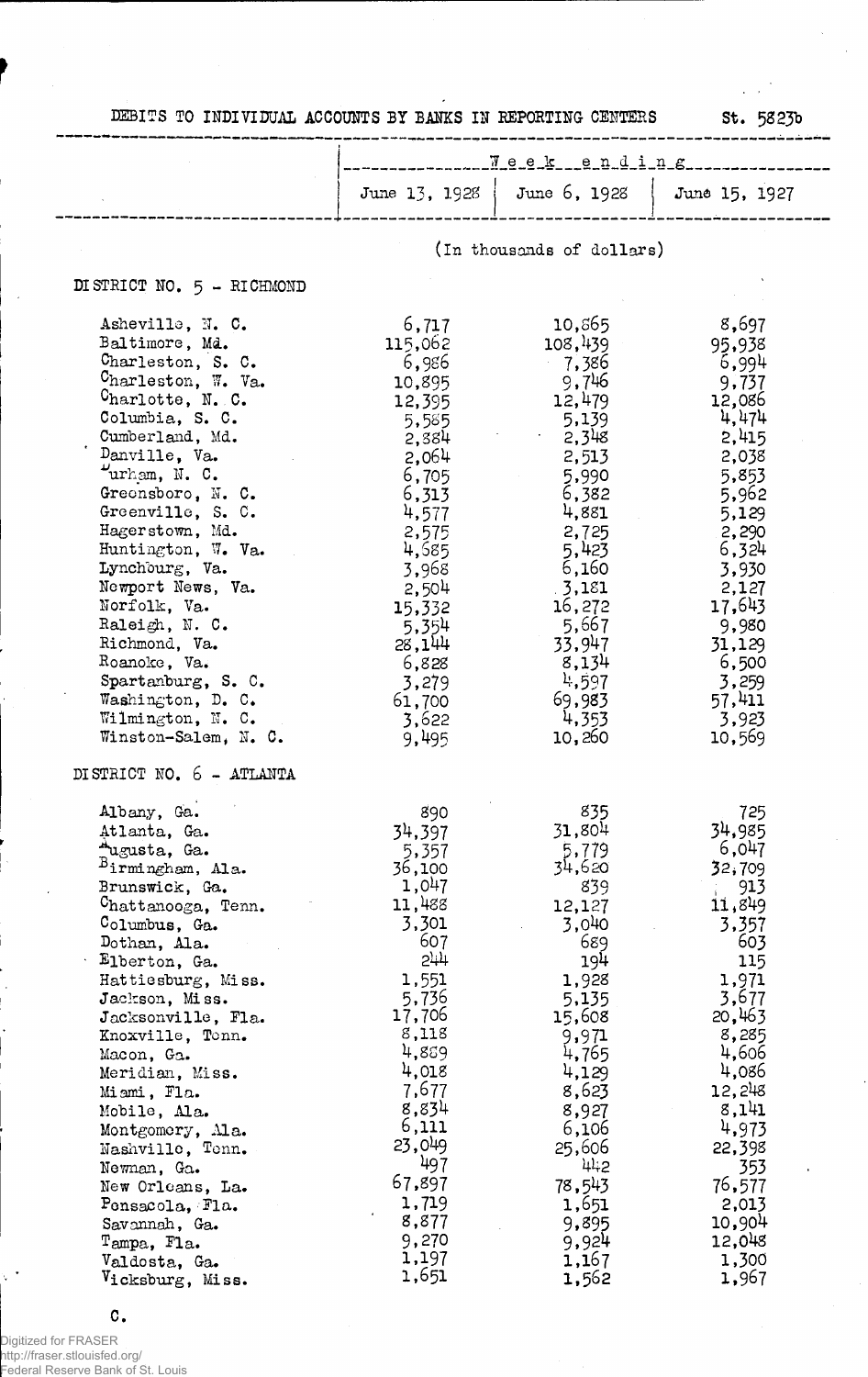DEBITS TO INDIVIDUAL ACCOUNTS BY BANKS IN REPORTING CENTERS St. 5823c

 $\ddot{\phantom{a}}$ 

|                                      | $1 - 1$ $1 - 2$ $1 - 2$ |                           |                            |  |
|--------------------------------------|-------------------------|---------------------------|----------------------------|--|
|                                      | June 13, 1928           |                           | June 6, 1928 June 15, 1927 |  |
|                                      |                         | (In thousands of dollars) |                            |  |
| DISTRICT NO. 7 - CHICAGO             |                         |                           |                            |  |
| Adrian, Mich.                        | 1,012                   | 1,229                     | 1,263                      |  |
| Aurora, Ill.                         | 4,162                   | 5,009                     | 3,967                      |  |
| Bay City, Mich.                      | 2,953                   | 3,399                     | 2,834                      |  |
| Bloomington, Ill.                    | 2,907                   | 3,814                     | 3,281                      |  |
| Cedar Rapids, Iowa                   | 10,342                  | 13,430                    | 10,043                     |  |
| Champaign-Urbana, Ill.               | 3,450                   | 4,066                     | 3,422                      |  |
| Chicago, Ill.                        | 971,043                 | 1,186,248                 | 868,528                    |  |
| Danville, Ill.                       | 3,210                   | 3,124                     | 3,908                      |  |
| Davenport, Iowa                      | 10,484                  | 11,591                    | 7,242                      |  |
| Decatur, Ill.                        | 4,990                   | 5,381                     | 4,577                      |  |
| Des Moines, Iowa                     | 19,746                  | 21,448                    | 19,282                     |  |
| Detroit, Mich.                       | 245,493                 | 262,110                   | 220,640                    |  |
| Dubuque, Iowa                        | 3,894                   | 4,308                     | 3,436                      |  |
| Flint, Mich.                         | 11,790                  | 11,790                    | 11,022                     |  |
| Fort Wayne, Ind.                     | 11,708                  | 11,283                    | 9,934                      |  |
| Gary, Ind.                           | 7,163                   | 5,293                     | 7,096                      |  |
| Grand Rapids, Mich.                  | 20,229                  | 23,336                    | 20,911                     |  |
| Green Bay, Wis.                      | 3,423                   | 3,817<br>4,366            | 3,352<br>4,740             |  |
| Hammond, Ind.<br>Indianapolis, Ind.  | 5,227<br>44,075         | 44,048                    | 41,547                     |  |
| Jackson, Mich.                       | 5,758                   | 6,170                     | 5,668                      |  |
| Kalamazoo, Mich.                     | 6,321                   | 7,415                     | 5,733                      |  |
| Lansing, Mich.                       | 7,383                   | 8,346                     | 7,851                      |  |
| Mason City, Iowa                     | 2,600                   | 3,200                     | 2,400                      |  |
| Milwaukee, Wis.                      | 76,008                  | 82,637                    | 70,592                     |  |
| Moline, Ill.                         | 3,046                   | 3,660                     | 2,317                      |  |
| Muscatine, Iowa                      | 1,457                   | 1,193                     | 1,255                      |  |
| Oshkosh, Wis.                        | 3,000                   | 3,600                     | 3,200                      |  |
| Peoria, Ill.                         | 13,020                  | 13,024                    | 11,245                     |  |
| Rockford, Ill.                       | 8,414                   | 8,707                     | 7,560                      |  |
| Saginaw, Mich.                       | 6,650                   | 5,958                     | 6,060                      |  |
| Sheboygan, Wis.                      | 3,963                   | 3,748                     | 3,927                      |  |
| Sioux City, Iowa                     | 15,304                  | 15,053                    | 17,125                     |  |
| South Bend, Ind.                     | 10,964                  | 14,212                    | 11,482                     |  |
| Springfield, Ill.                    | 8,588                   | 8,456                     | 8,105                      |  |
| Terre Haute, Ind.                    | 4,949                   | 5,331                     | 5,238<br>4,556             |  |
| Waterloo, Iowa                       | 5,525                   | 5,988                     |                            |  |
| DISTRICT NO. S - ST. LOUIS           |                         |                           |                            |  |
| East St. Louis and Nat'l.            |                         | 17,176                    | 10,614                     |  |
| Stock Yards, Ill.                    | 15,957                  | 2,248                     | 2,059                      |  |
| Eldorado, Ark.                       | 2,214<br>11,839         | 10,780                    | 14,330                     |  |
| Evansville, Ind.<br>Fort Smith, Ark. | 2,578                   | 3,317                     | 3,649                      |  |
| Greenville, Miss.                    | 740                     | 858                       | 478                        |  |
| Helena, Ark.                         | 741                     | 802                       | 1,092                      |  |
| Little Rock, Ark.                    | 17,356                  | 13,211                    | 17,166                     |  |
| Louisville, Ky.                      | 46,823                  | 52,723                    | 43,326                     |  |
| Memphis, Tenn.                       | 32,365                  | 37,186                    | 36,942                     |  |
| Owensboro, Ky.                       | 1,194                   | 1,348                     | 1,080                      |  |
| Pine Bluff, Ark.                     | 2,069                   | 2,525                     | 2,077                      |  |
| Quincy, Ill.                         | 3,271                   | 3,731                     | 3,058                      |  |
| St. Louis, Mo.                       | 188,105                 | 273,089                   | 167,100                    |  |
| Sedalia, Mo.                         | 961                     | 1,305                     | 1,014                      |  |
| Springfield, Mo.                     | 4,401                   | 4,432                     | 3,710                      |  |
| Texarkana, Ark. (See also Tex.)      | 951                     | 1,154                     | 1,204                      |  |

 $\mathbf{C}$ .

 $\ddot{\phantom{a}}$ 

 $\ddot{\phantom{a}}$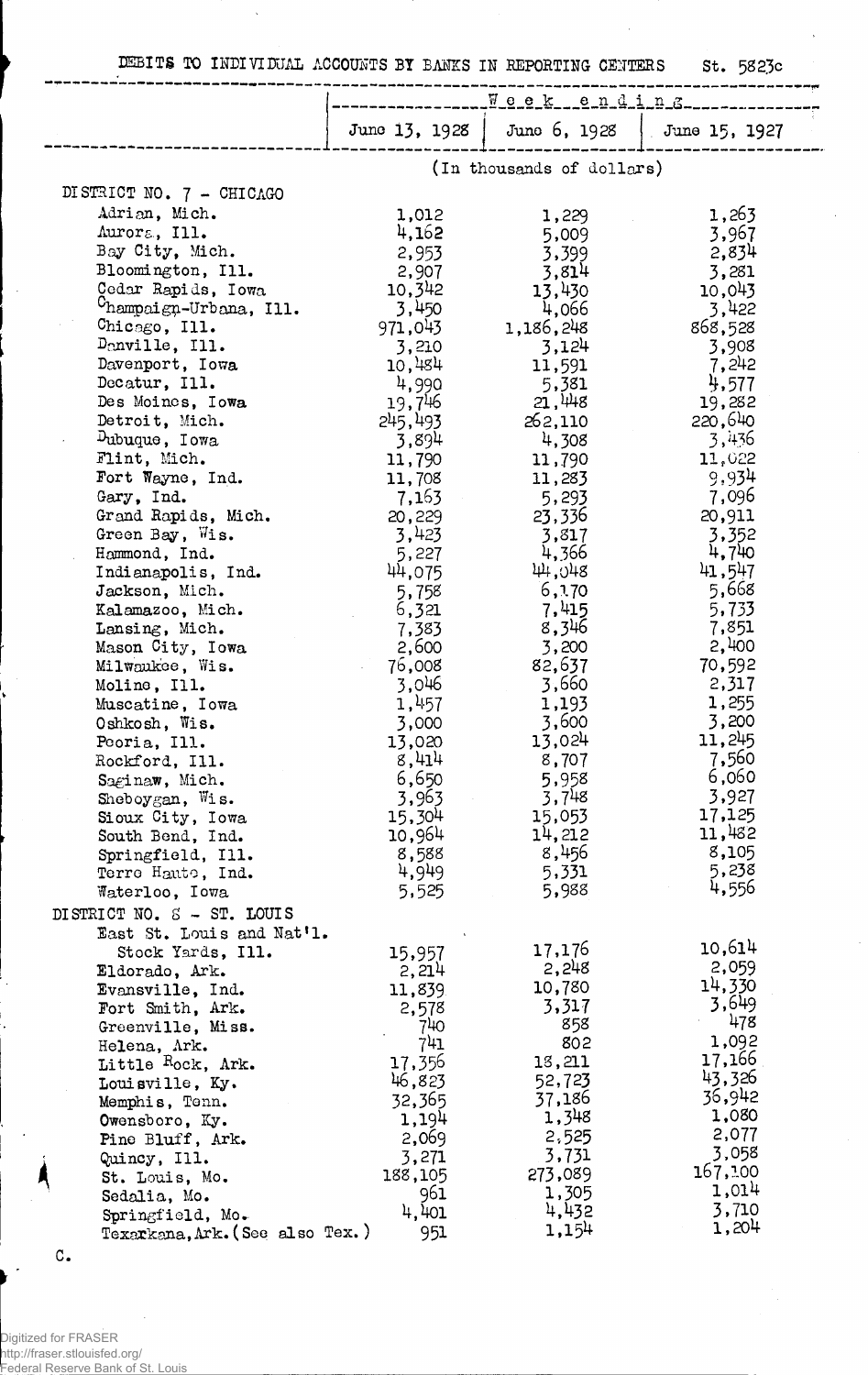DEBITS TO INDIVIDUAL ACCOUNTS BY BANKS IN REPORTING- CENTERS St, 5823d

|                                                                                                                                                                                                                                                                                                                                                                                                                                                                                                                                                                          | Week ending                                                                                                                                                                                                                                                        |                                                                                                                                                                                                                                                                       |                                                                                                                                                                                                                                                                   |
|--------------------------------------------------------------------------------------------------------------------------------------------------------------------------------------------------------------------------------------------------------------------------------------------------------------------------------------------------------------------------------------------------------------------------------------------------------------------------------------------------------------------------------------------------------------------------|--------------------------------------------------------------------------------------------------------------------------------------------------------------------------------------------------------------------------------------------------------------------|-----------------------------------------------------------------------------------------------------------------------------------------------------------------------------------------------------------------------------------------------------------------------|-------------------------------------------------------------------------------------------------------------------------------------------------------------------------------------------------------------------------------------------------------------------|
|                                                                                                                                                                                                                                                                                                                                                                                                                                                                                                                                                                          | June 13, 1928                                                                                                                                                                                                                                                      | June 6, 1928                                                                                                                                                                                                                                                          | June 15, 1927                                                                                                                                                                                                                                                     |
|                                                                                                                                                                                                                                                                                                                                                                                                                                                                                                                                                                          |                                                                                                                                                                                                                                                                    |                                                                                                                                                                                                                                                                       |                                                                                                                                                                                                                                                                   |
|                                                                                                                                                                                                                                                                                                                                                                                                                                                                                                                                                                          | (In thousands of dollars)                                                                                                                                                                                                                                          |                                                                                                                                                                                                                                                                       |                                                                                                                                                                                                                                                                   |
| DISTRICT NO. 9 - MINNEAPOLIS                                                                                                                                                                                                                                                                                                                                                                                                                                                                                                                                             |                                                                                                                                                                                                                                                                    |                                                                                                                                                                                                                                                                       |                                                                                                                                                                                                                                                                   |
| Aberdeen, S. D.<br>Billings, Mont.<br>Dickinson, N. D.<br>Duluth, Minn.<br>Fargo, N. D.<br>Grand Forks, N. D.<br>Helena, Mont.<br>Jamestown, N. D.<br>La Crosse, Wis.<br>Minneapolis, Minn.<br>Minot, N. D.<br>Red Wing, Minn.<br>St. Paul, Minn.<br>Sioux Falls, S. D.<br>South St. Paul, Minn.<br>Superior, Wis.                                                                                                                                                                                                                                                       | 1,757<br>1,898<br>$\qquad \qquad$<br>20,954<br>5,016<br>1,850<br>2,026<br>770<br>2,767<br>100,139<br>1,644<br>651<br>38,246.<br>5,386<br>7,102<br>2,105                                                                                                            | 1,855<br>2,364<br>461<br>31,377<br>4,477<br>2,284<br>2,463<br>659<br>3,101<br>117,562<br>1,881<br>619<br>42,206<br>$-5,403$<br>7,973<br>1,687                                                                                                                         | 1,614<br>1,619<br>241<br>21,412<br>3,658<br>1,784<br>1,924<br>$573$<br>2,644<br>84,130<br>1,414<br>642<br>37,213<br>4,681<br>6,021<br>1,918                                                                                                                       |
| Winona, Minn.<br>DISTRICT NO. 10 - KANSAS CITY                                                                                                                                                                                                                                                                                                                                                                                                                                                                                                                           | 1,748                                                                                                                                                                                                                                                              | 1,717                                                                                                                                                                                                                                                                 | 1,581                                                                                                                                                                                                                                                             |
| Albuquerque, N. M.<br>Atchison, Kans.<br>Bartlesville, Okla.<br>Casper, Wyo.<br>Cheyenne, Wyo.<br>Colorado Springs, Colo.<br>Denver, Colo.<br>Enid, Okla.<br>Fremont, Neb.<br>Grand Junction, Colo.<br>Guthrie, Okla.<br>Hutchinson, Kans.<br>Independence, Kans.<br>Joplin, Mo.<br>Kansas City, Kans.<br>Kansas City, Mo.<br>Lawrence, Kans.<br>Lincoln, Neb.<br>Muskogee, Okla.<br>Oklahoma City, Okla.<br>Okmulgee, Okla.<br>Omaha, Neb.<br>Parsons, Kans.<br>Pittsburg, Kans.<br>Pueblo, Colo.<br>St. Joseph, Mo.<br>Topeka, Kans.<br>Tulsa, Okla.<br>Wichita, Kans. | 2,891<br>1,511<br>5,359<br>1,822<br>1,747<br>4,729<br>38,629<br>3,106<br>1,143<br>800<br>725<br>3,065<br>3,144<br>3,591<br>4,556<br>84,978<br>1,277<br>8,632<br>2,155<br>25,289<br>1,783<br>51,544<br>821<br>1,295<br>4,758<br>12,581<br>4,941<br>32,140<br>15,206 | 3,278<br>1,515<br>4,648<br>2,340<br>1,707<br>4,566<br>47,947<br>3,184<br>1,292<br>901<br>853<br>4,089<br>2,864<br>4,053<br>6,312<br>107,914<br>1,513<br>9,160<br>2,883<br>30,345<br>1,889<br>44,210<br>1,197<br>1,413<br>6,162<br>15,628<br>5,519<br>28,014<br>16,407 | 2,851<br>1,442<br>11,090<br>2,294<br>1,484<br>3,476<br>40,766<br>3,602<br>984<br>792<br>885<br>3,058<br>2,011<br>3,637<br>4,569<br>86,533<br>1,285<br>7,327<br>2,456<br>21,810<br>2,332<br>45,863<br>782<br>1,351<br>4,636<br>12,019<br>4,196<br>32,079<br>13,828 |

C.

 $\mathcal{A}$ 

l,

 $\ddot{\phantom{0}}$